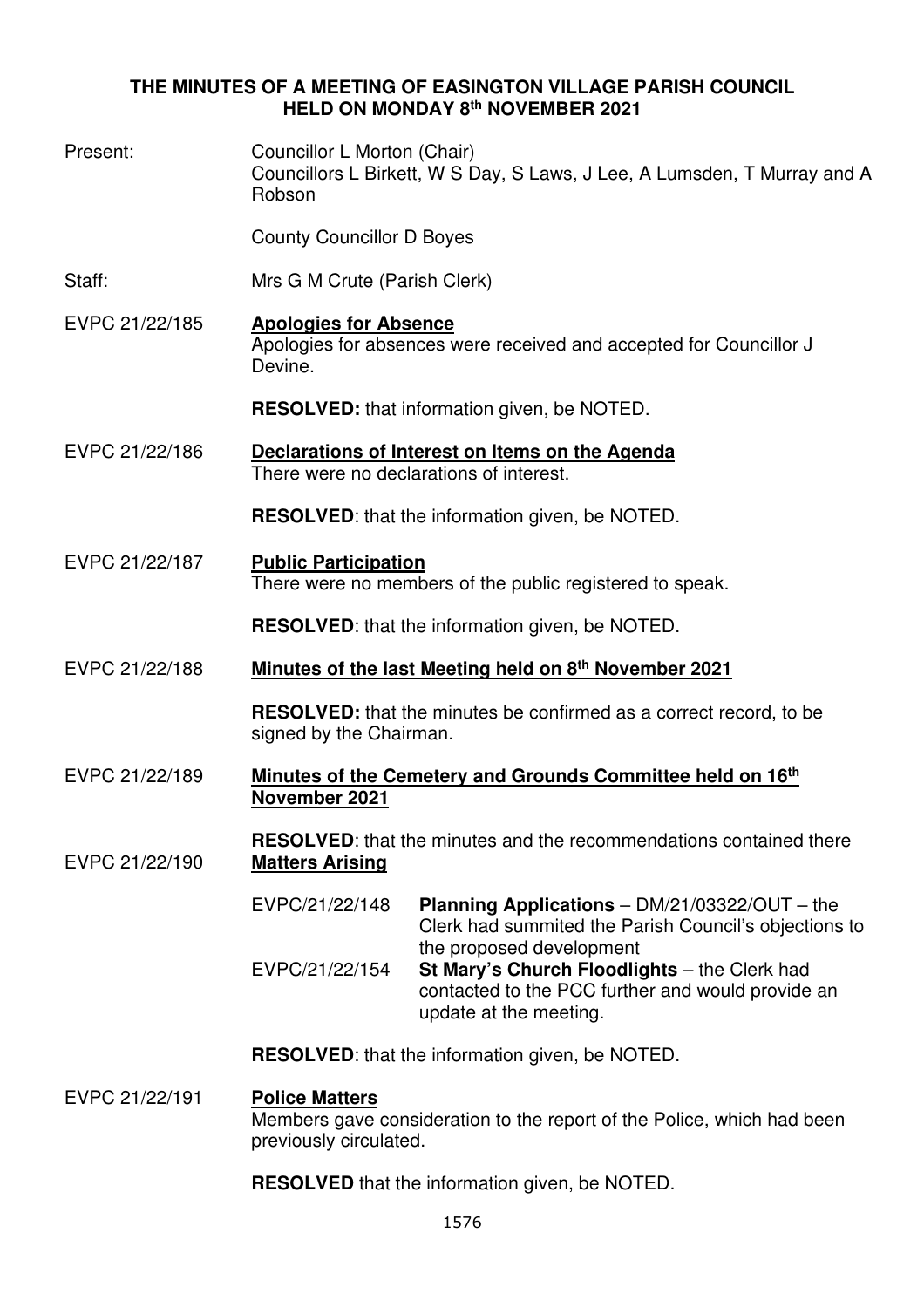### EVPC 21/22/192 **Report of the County Councillor**

County Councillor Boyes was in attendance and reported on the following:-

- Off Road Bikes he had attended a meeting with the Police to raise concerns regarding off-road bikes. This was a countywide issue and it was difficult for the Police to pursue the bikes. He had requested a meeting with the County Durham Police and Crime Commissioner and Chief Constable
- Shoulder of Mutton There had been no formal notification received but he was led to believe that a local care company who had a good reputation would be using the former Shoulder of Mutton for supported living

A Member raised concerns about the site in light of what had happened at the Kings Head site, this was reiterated by other members. Councillor Boyes said that he would facilitate a meeting with the relevant Council Officers and the company to raise residents and Parish Councillors' concerns.

Councillor Murray joined the meeting.

 The Clerk enquired whether a change of use would be required. Councillor Boyes advised he would check to find out and would also make enquiries with Durham County Council's Commissioning Services and Social Housing.

- Petwell Lane Flooding the ditches had been dug and at present it looked as though this had resolved the matter.
- Drainage/Sewerage Councillor Boyes continued to press Northumbrian water about the problems that had been encountered in the Village
- Sew View House Boundary Councillor Boyes would look at the issues which had been previously raised and would contact Durham County Council's Highways Department regarding the use of the Village Green and property boundaries thereon.

**RESOLVED** that the information given, be NOTED.

The Chairman thanked County Councillor Boyes for his attendance and he left the meeting.

## EVPC 22/22/193 **Request to Use Image of Seaton Holme in Book**

Members gave consideration to the request received and were delighted that Seaton Holme would be used in the authors upcoming book.

**RESOLVED:** that permission be GRANTED for the use of the image of Seaton Holme in the book as detailed.

#### EVPC 22/22/194 **Report of the Cemetery Superintendent** Members gave consideration to the Cemetery Superintendent's report which had been previously circulated.

**RESOLVED** that the information given, be NOTED.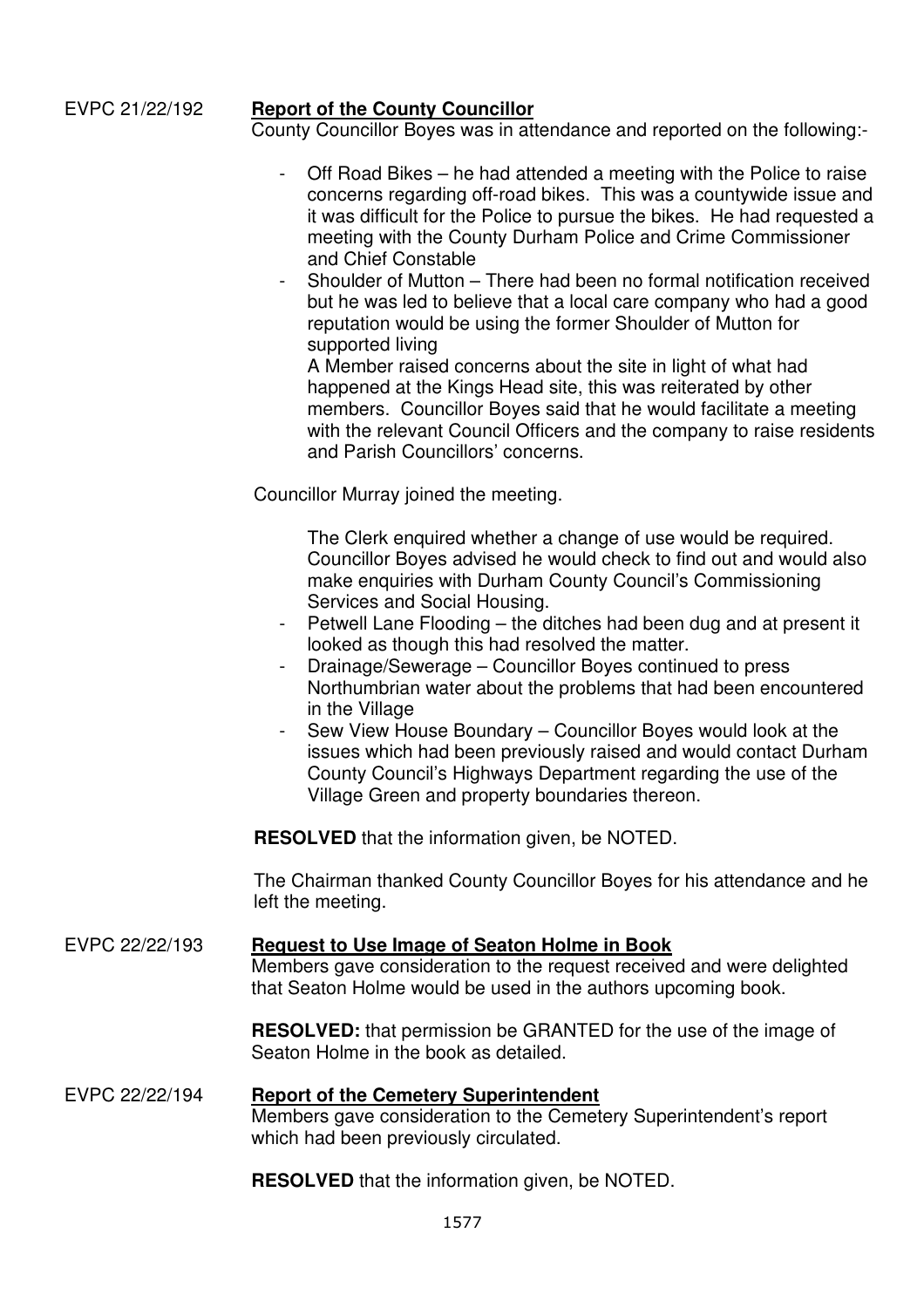| EVPC 22/22/195 | <b>Memorial Management Inspection Workshop</b><br>The Clerk advised that both Cemetery Assistants/Groundsman had<br>attended a training session held by the Institute of Cemetery and<br>Crematorium Management and had successfully completed the workshop<br>training.                       |
|----------------|------------------------------------------------------------------------------------------------------------------------------------------------------------------------------------------------------------------------------------------------------------------------------------------------|
|                | <b>RESOLVED:</b> that the information given be RECEIVED.                                                                                                                                                                                                                                       |
| EVPC 21/22/196 | Parish Council Financial Status - Bank Balances as at 31.10.2021<br>The Clerk reported that the bank balances as at 31.10.21 were £1084.75 in<br>the Current Account and £143,787.24 in the Savings Account totalling<br>£144,871.99.<br><b>RESOLVED:</b> that the information given, be NOTED |
| EVPC 21/22/167 | Income and Expenditure Report to 31.10.21<br>The Clerk updated Members on the Council's income and expenditure.                                                                                                                                                                                |
|                | <b>RESOLVED</b> that the information given, be NOTED.                                                                                                                                                                                                                                          |
| EVPC 21/22/168 | <b>Bank Transfers</b><br>The Clerk informed Members that the Transfers for October were<br>£14104.87 from the Savings Account and £3104.72 from the Current<br>Account.<br><b>RESOLVED:</b> to ENDORSE the Transfers.                                                                          |
| EVPC 21/22/169 | <b>Invoices for Endorsement for Payment</b><br><b>RESOLVED:</b>                                                                                                                                                                                                                                |

i) to ENDORSE the following invoices for payment, together with payments of donations/petty cash/payroll as previously agreed;

# **OCTOBER 2021**

| <b>DATE</b> | <b>PAYEE</b>         | <b>DESCRIPTION</b>           | <b>AMOUNT</b> | <b>CHEQUE</b><br>NO/DD/<br><b>BACS</b> |
|-------------|----------------------|------------------------------|---------------|----------------------------------------|
| 13.10.21    | Durham C.C.          | SLA Grass cutting & Dog Bins | £3522.80      | <b>BACS</b>                            |
| 12.10.21    | Carrs Billington     | Belt, Bulk Line, Washer      | £84.78        | <b>BACS</b>                            |
| 26.10.21    | Angus Foods          | Buffet 8.10.21               | £157.20       | <b>BACS</b>                            |
| 17.10.21    | Payroll              | 3rd Party Payments Month 6   | £2865.03      | <b>BACS</b>                            |
| 29.10.21    | Payroll              | Net Payments<br>Month 7      | £6121.91      | <b>BACS</b>                            |
| 20.10.21    | <b>EDF</b>           | Electric F-lights            | £85.          | <b>DD</b>                              |
| 19.10.21    | <b>Barclays Bank</b> | <b>BACS Charges</b>          | £6.           | <b>DD</b>                              |
| 30.9.21     | Chaser Comm.         | <b>Telephone Usage</b>       | £75.70        | <b>DD</b>                              |
| 9.10.21     | <b>BNP Paribas</b>   | <b>Telephone Rental</b>      | £39.60        | <b>DD</b>                              |
| 3.11.21     | Octopus Energy       | <b>Cemetery Electric</b>     | £17.19        | <b>DD</b>                              |
| 31.10.21    | <b>ITC</b>           | Cloud Mailbox                | £12.          | <b>DD</b>                              |
| 31.10.21    | <b>ITC</b>           | Cloud Back Up                | £8.40         | <b>DD</b>                              |
|             |                      | <b>TOTAL</b>                 | £12995.61     |                                        |

EVPC 21/22/170 **Income Received** 

| <b>Customer Number</b> | <b>Description</b>    | Amount |
|------------------------|-----------------------|--------|
| -9                     | Room Hire             | £75.   |
|                        | <b>Burial Fees MI</b> | £48.   |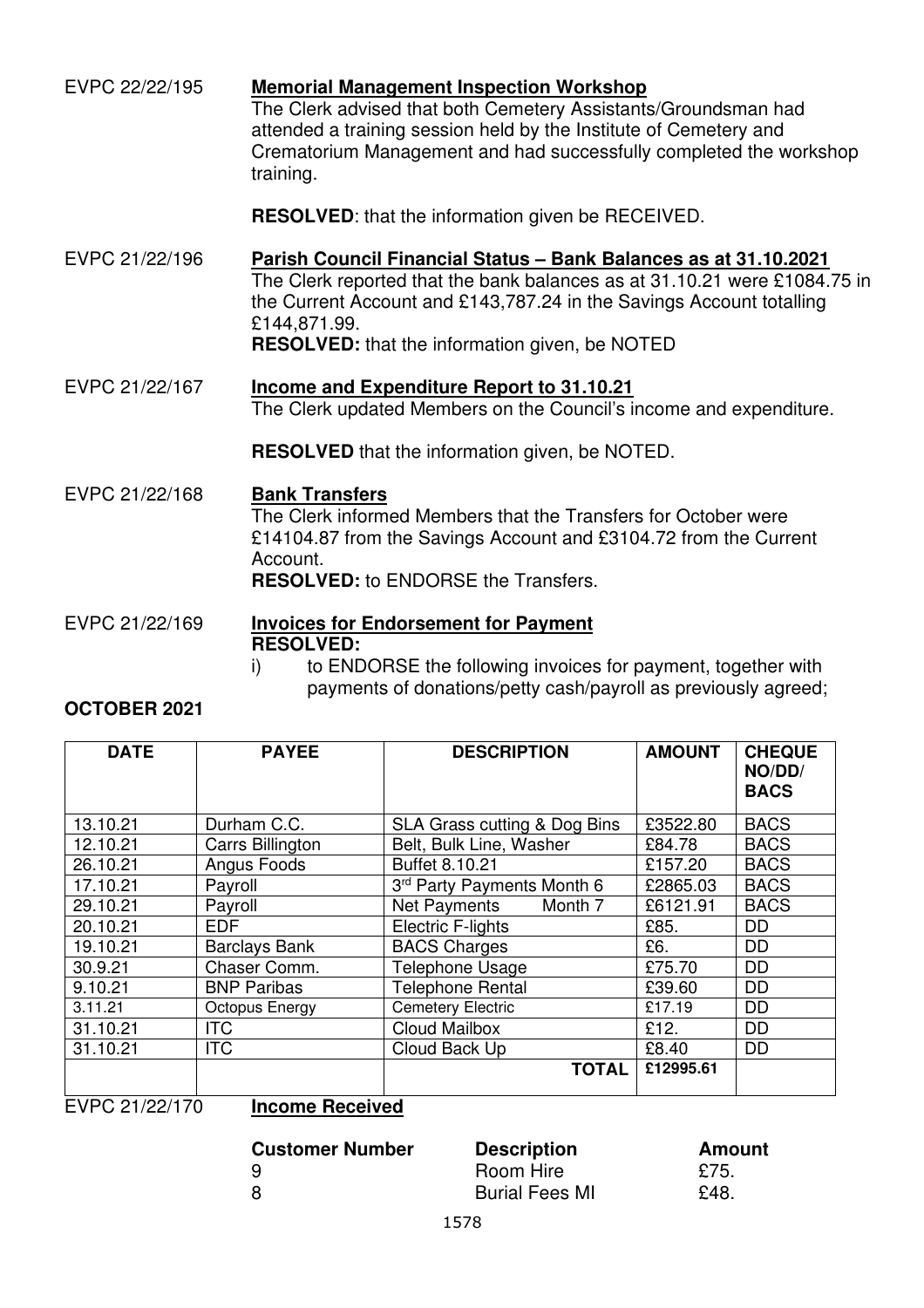| 6  | Tender payment                   | £100     |
|----|----------------------------------|----------|
| 12 | Room Hire                        | £46.     |
| 10 | Room Hire                        | £18.75   |
| 22 | Rent                             | £200.    |
| 11 | <b>Burial Fees</b>               | £148.    |
| 25 | <b>Burial Fees &amp; Plot NP</b> | £508.    |
| 37 | Horticulture                     | £440.    |
| 3  | Room Hire                        | £126.    |
| 39 | Room Hire                        | £240.    |
|    |                                  | £1949.75 |

**RESOLVED:** that information given, be NOTED.

# EVPC 21/22/171 **Budget 2022/23** Members had been supplied with a copy of a draft budget for 2022/23. The Clerk advised Members that she had included increases to the payroll budget in light of the increased NI contributions due from April 2022 and also pay increases. Substantial increases had also been included for gas and electricity as the contracts are due to end in August 2022 and there had been a substantial increase in rates. The Clerk also advised that although room hire bookings had increased she had put a conservative estimate in the income for room bookings for 2022/23. **RESOLVED:** that the information be RECEIVED and a final budget be considered at the December meeting. EVPC 21/22/172 **Request for Financial Donation – North of England Brass Band** Members gave consideration to a request for financial assistance from North of England Brass Band a copy of which had been circulated to members. **RESOLVED**: that a donation of £50 be GRANTED under Section 137 of the Local Government Act, 1972 EVPC 21/22/173 **Request for Financial Donation – Alice House Hospice** Members gave consideration to a request for financial assistance from Alice House Hospice, a copy of which had been circulated to members. **RESOLVED**: that a donation of £50 be GRANTED under Section 137 of the Local Government Act, 1972 EVPC 21/22/174 **Planning Applications**  There were no planning application received. **RESOLVED**: that the information given, be NOTED EVPC 21/22/175 **Planning Approvals**  There were no planning approvals. **RESOLVED:** that the information given, be NOTED. EVPC 21/22/176 **Planning Refusal**  There were no planning refusals

**RESOLVED:** that the information given, be NOTED.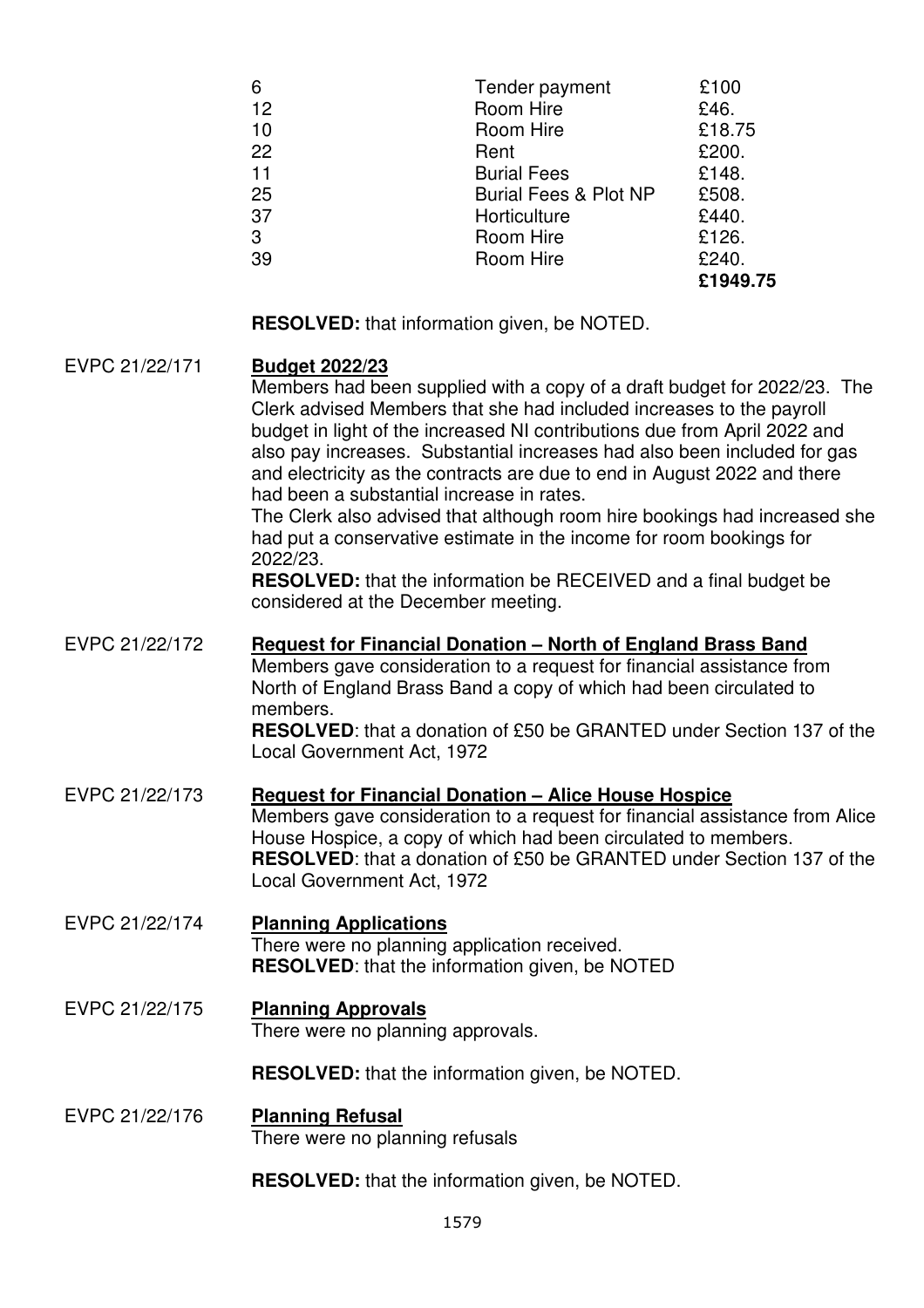- EVPC 21/22/177 **Planning Applications (Withdrawn)**  DM/21/01567 – Proposed Detached Garage at Braehead, Church Walk, Easington Village for Mr J Lee **RESOLVED:** that the information given, be NOTED.
- EVPC 21/22/178 **Planning Appeals**  There were no planning appeals.

**RESOLVED:** that the information given, be NOTED.

## EVPC 21/22/179 **Members reports of their Attendance at Meetings and Events on Behalf of the Parish Council**

Councillors had been in attendance at a meeting organised by County Councillors Surtees and Boyes with a Planning Officer from Durham County Council to discuss the planning application DM/21/03322/OUT – Proposed Demolition of existing house and rear storage buildings and erection of 48 no 1 and 2 storey dwellings, with details of proposed access off Seaside Lane and associated parking and landscaping

**RESOLVED**: that the information given, be NOTED.

# EVPC 21/22/180 **Appointment to Committees**

The Clerk advised that there were vacancies on the Staffing and Appeals Committee which needed filling. There were two vacancies on the Staffing Committee and 1 on the Appeals Committee.

**RESOLVED**: that Councillor Devine and Laws be appointed to the Staffing Committee and Councillor Birkett be appointed to the Appeals Committee

# EVPC 21/22/181 **Mobile Phones**

The Clerk gave details to Members on the benefits of providing mobile phones and gave details of cost implications. Members felt that it would be beneficial for additional mobile phones to be purchased and the Clerk investigate the software or apps that could be used for staff to utilise when working for their safety.

**RESOLVED:** that the Clerk organise for the purchase of one mobile phone up to £50 and enter into a contract for 2 mobile phones at a cost of £22 each per month and 1 sim card at a cost of £10 per month.

# EVPC 21/22/182 **Christmas Tree Lighting Event – Friday 3rd December 2021**

The Clerk requested Members give consideration to the format for this year's Christmas Tree Lighting Event. Members felt that if they were able to they would like to have a Santa's Grotto as in previous years, engagement with the local school for Carols and a blessing by Reverend Lucy prior to the official switch on followed by refreshments in Seaton Holme. The Clerk advised that she had the opportunity for a singer to perform at the event. Members would agree on the format and delegated the Clerk to make arrangements.

**RESOLVED:** that the Clerk make arrangements for the Christmas Tree Lighting Event as detailed above.